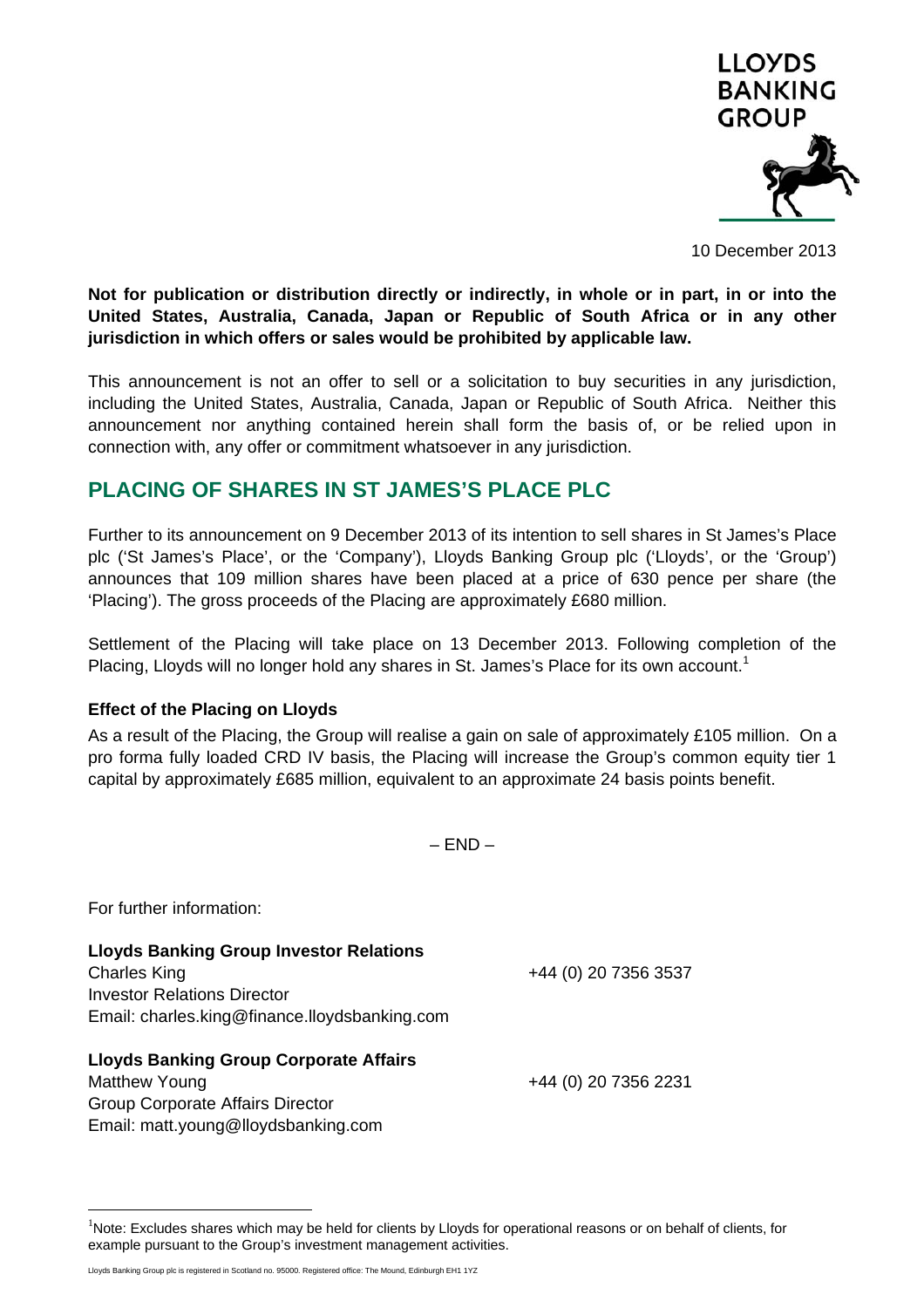The distribution of this announcement and the offer and sale of the Placing Shares in certain jurisdictions may be restricted by law. The Placing Shares may not be offered to the public in any jurisdiction in circumstances which would require the preparation or registration of any prospectus or offering document relating to the Placing Shares in such jurisdiction. No action has been taken by the seller or the sole bookrunner ("the Sole Bookrunnner") or any of their respective affiliates that would permit an offering of the Placing Shares or possession or distribution of this announcement or any other offering or publicity material relating to such securities in any jurisdiction where action for that purpose is required.

This announcement is not for publication, distribution or release, directly or indirectly, in or into the United States of America (including its territories and possessions), Australia, Canada, Japan or Republic of South Africa or any other jurisdiction where such an announcement would be unlawful. The distribution of this announcement may be restricted by law in certain jurisdictions and persons into whose possession this document or other information referred to herein comes should inform themselves about and observe any such restriction. Any failure to comply with these restrictions may constitute a violation of the securities laws of any such jurisdiction.

This announcement is not for publication, distribution or release, directly or indirectly, in or into the United States (including its territories and dependencies, any State of the United States and the District of Columbia). The securities referred to herein have not been and will not be registered under the U.S. Securities Act of 1933, as amended (the '**Securities Act**'), and, subject to certain exemptions, may not be offered or sold in the United States or to, or for the account or benefit of, U.S. persons (as defined in Regulation S under the Securities Act). Neither this document nor the information contained herein constitutes or forms part of an offer to sell or the solicitation of an offer to buy securities in the United States. There will be no public offer of any securities in the United States or in any other jurisdiction. The Company has not been and will not be registered under the U.S. Investment Company Act of 1940, as amended.

In member states of the European Economic Area ('EEA') which have implemented the Prospectus Directive (each, a 'Relevant Member State'), this announcement and any offer if made subsequently is directed exclusively at persons who are 'qualified investors' within the meaning of the Prospectus Directive ('Qualified Investors'). For these purposes, the expression 'Prospectus Directive' means Directive 2003/71/EC (and amendments thereto, including the 2010 PD Amending Directive, to the extent implemented in a Relevant Member State), and includes any relevant implementing measure in the Relevant Member State and the expression '2010 PD Amending Directive' means Directive 2010/73/EU. In the United Kingdom this announcement is directed exclusively at Qualified Investors (i) who have professional experience in matters relating to investments falling within Article 19(5) of the Financial Services and Markets Act 2000 (Financial Promotion) Order 2005, as amended (the 'Order') or (ii) who fall within Article 49(2)(A) to (D) of the Order, and (iii) to whom it may otherwise lawfully be communicated.

This announcement is not an offer of securities or investments for sale nor a solicitation of an offer to buy securities or investments in any jurisdiction where such offer or solicitation would be unlawful. No action has been taken that would permit an offering of the securities or possession or distribution of this announcement in any jurisdiction where action for that purpose is required. Persons into whose possession this announcement comes are required to inform themselves about and to observe any such restrictions.

In connection with any offering of the Placing Shares, the sole bookrunner and any of its affiliates acting as an investor for their own account may take up as a proprietary position any Placing Shares and in that capacity may retain, purchase or sell for their own account such Placing Shares. In addition they may enter into financing arrangements and swaps with investors in connection with which they may from time to time acquire, hold or dispose of Placing Shares.